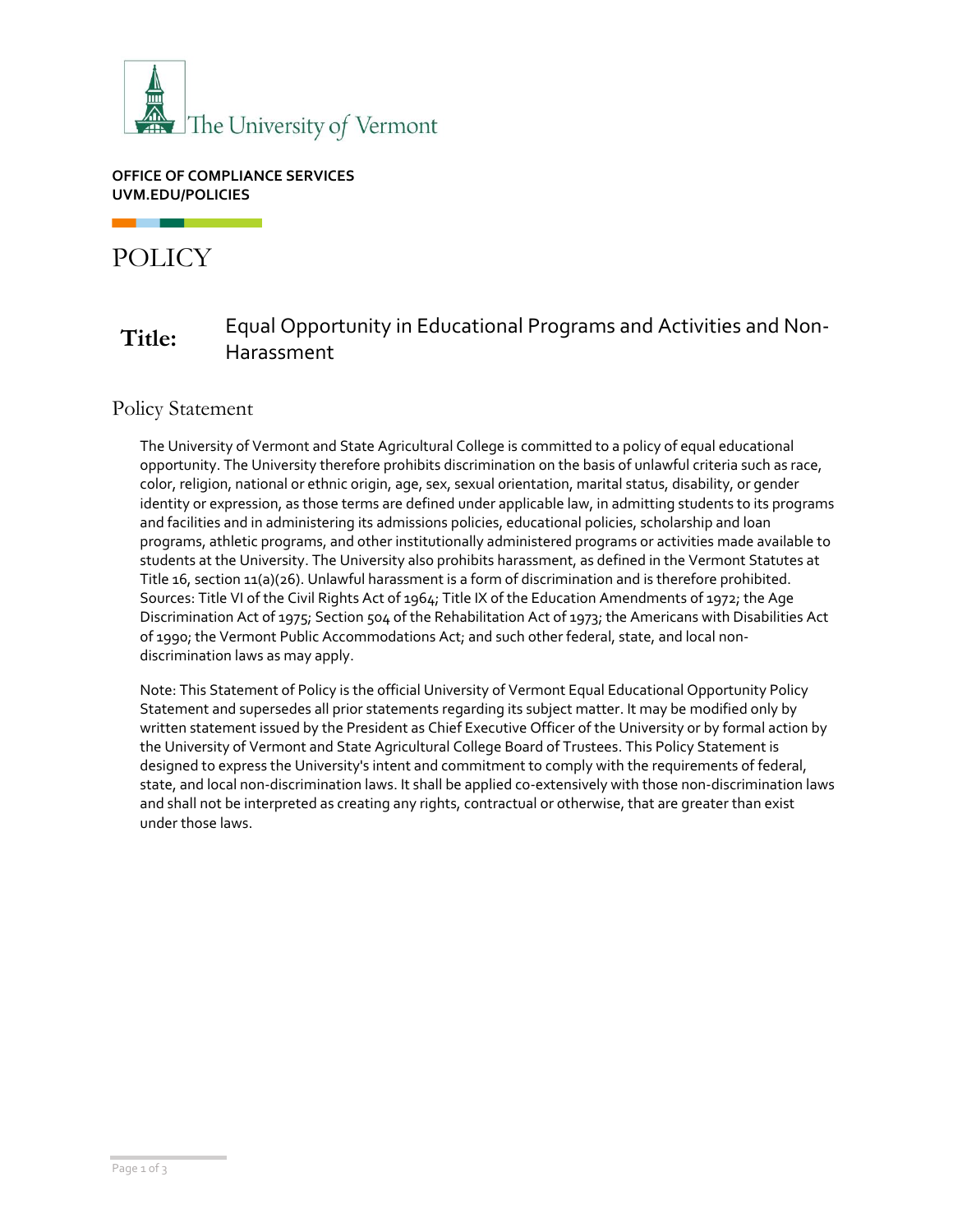#### Contacts

| Questions concerning the daily operational interpretation of this policy should be directed to the following                                                                                                                                                                                                                                                                                        |                             |  |  |
|-----------------------------------------------------------------------------------------------------------------------------------------------------------------------------------------------------------------------------------------------------------------------------------------------------------------------------------------------------------------------------------------------------|-----------------------------|--|--|
| (in accordance with the policy elaboration and procedures):                                                                                                                                                                                                                                                                                                                                         |                             |  |  |
| Title(s)/Department(s):                                                                                                                                                                                                                                                                                                                                                                             | <b>Contact Information:</b> |  |  |
| Questions regarding this policy statement or compliance with its provisions may be directed to:                                                                                                                                                                                                                                                                                                     |                             |  |  |
| Dean of Students                                                                                                                                                                                                                                                                                                                                                                                    | 41-43 South Prospect Street |  |  |
|                                                                                                                                                                                                                                                                                                                                                                                                     | Burlington, VT 05405        |  |  |
|                                                                                                                                                                                                                                                                                                                                                                                                     | (802) 656-3380              |  |  |
| Or                                                                                                                                                                                                                                                                                                                                                                                                  |                             |  |  |
| Director, Office of Affirmative Action and Equal                                                                                                                                                                                                                                                                                                                                                    | 428 Waterman Building       |  |  |
| Opportunity                                                                                                                                                                                                                                                                                                                                                                                         | Burlington VT, 0405         |  |  |
|                                                                                                                                                                                                                                                                                                                                                                                                     | (802) 656-3368              |  |  |
| Questions may also be directed to government agencies having oversight and enforcement authority with<br>respect to the referenced laws. A complete listing of those agencies may be obtained from the Office of<br>Affirmative Action and Equal Opportunity.<br>Questions about policies related to Title IX, including sex discrimination, sexual harassment, and all<br>forms of sexual violence |                             |  |  |
| Title IX Coordinator                                                                                                                                                                                                                                                                                                                                                                                | Nick Stanton                |  |  |
| Office of Affirmative Action and Equal                                                                                                                                                                                                                                                                                                                                                              | (802) 656-3368              |  |  |
| Opportunity                                                                                                                                                                                                                                                                                                                                                                                         |                             |  |  |
| Questions about disability related issues                                                                                                                                                                                                                                                                                                                                                           |                             |  |  |
| <b>Student Accessibility Services</b>                                                                                                                                                                                                                                                                                                                                                               | Sharon Mone                 |  |  |
|                                                                                                                                                                                                                                                                                                                                                                                                     | (802) 656-4075              |  |  |
| ADA/Section 504 Coordinator                                                                                                                                                                                                                                                                                                                                                                         |                             |  |  |
| Office of Affirmative Action and Equal                                                                                                                                                                                                                                                                                                                                                              | Amber Fulcher               |  |  |
| Opportunity                                                                                                                                                                                                                                                                                                                                                                                         | (802) 656-0945              |  |  |

#### Related Documents/Policies

- [Discrimination, Harassment, and Sexual Misconduct Policy](https://www.uvm.edu/sites/default/files/UVM-Policies/policies/sexharass.pdf)
- [Equal Employment Opportunity/Affirmative Action Policy Statement](https://www.uvm.edu/sites/default/files/UVM-Policies/policies/affirm.pdf)
- [Handling and Resolving Discrimination, Harassment, and Sexual Misconduct Complaints](https://www.uvm.edu/sites/default/files/UVM-Policies/policies/discrimcomplaints.pdf)

#### Regulatory References/Citations

- Age Discrimination Act of 1975
- Americans with Disabilities Act of 1990
- Section 504 of the Rehabilitation Act of 1973
- Title VI of the Civil Rights Act of 1964
- Title IX of the Education Amendments of 1972
- Vermont Public Accommodations Act
- Vermont Statutes at Title 16, section 11(a)(26)

### About This Policy

| Responsible       | Vice President for Finance and | Approval               | President and the Chair of the Board |
|-------------------|--------------------------------|------------------------|--------------------------------------|
| Official:         | Administration                 | Authority:             | of Trustees                          |
| Policy<br>Number: | V. 4.24.11                     | <b>Effective Date:</b> | February 4, 2017                     |